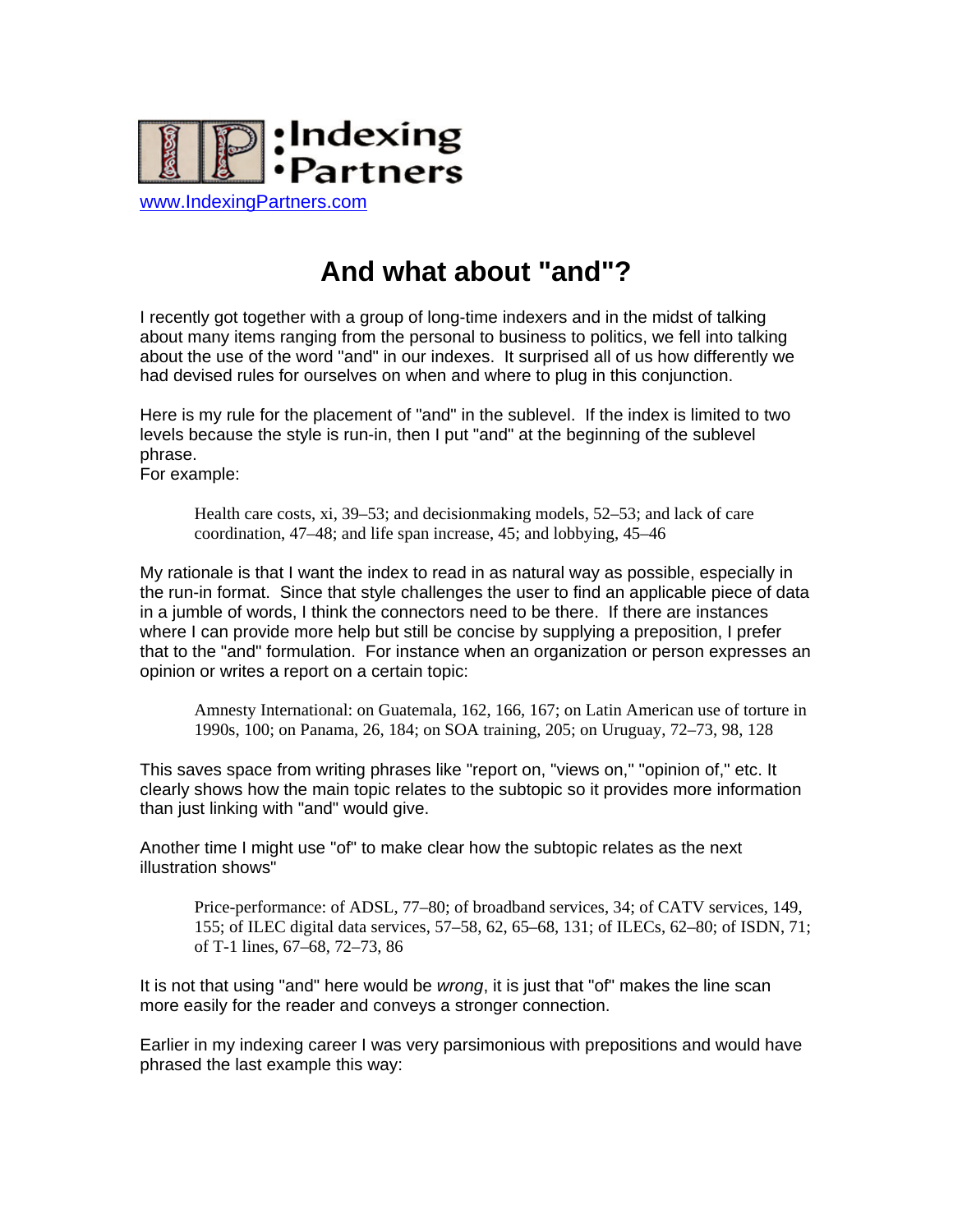Price-performance: ADSL, 77–80; broadband services, 34; CATV services, 149, 155; ILEC digital data services, 57–58, 62, 65–68, 131; ILECs, 62–80; ISDN, 71; IT sector, 34; T-1 lines, 67–68, 72–73, 86

I would not have even considered using "and" as my philosophy was the fewer words the better. I wanted tight entries and would have defended this style by saying the relationship was clear to the user. However, as I gained more clients from nonlegal publishing, they wrote to ask if I would insert connectors, and over the years my style has evolved to do so naturally. Most the time the preposition or conjunction contains so few characters that it does not add another line to the index length. I now tell new indexers when I train to think of the line and how best to use it  $-$  to give as much information as possible without using another line but make full use of the line you have to help the user. These connections make reading the index more friendly, a positive benefit for most index searchers.

And let's get back to the main point here which is the discussion of "and." I've now explained where in a run-in index I would place it, but in an indent index I do just the opposite and put "and" at the end of the sublevel, like this:

Child mortality rates diarrheal disease and, 79 malaria and, 74

I picture the user taking his/her finger and going down the column of subheads one-byone. I don't want the line to start with a *weak* word in this approach so I move the connector to the end of the phrase.

I like these rules that I have evolved on placement of "and" for their clarity. How many times do you get to have a justifiable black-and-white rule to apply when indexing? So often the answer is, as Fred Leise is fond of saying, "It depends." And Fred says so very rightly. That is what makes indexing difficult to learn and requires so much experience. But here I have this nice rule and quite enjoy applying it and training others to apply it time after time based on the format.

After the other indexers and I discussed how we differed on this point (and I am not going to try and explain why they use "and" sometimes at the front and sometimes at the back of the line in the same index), we next tried to articulate why some subentries need no conjunction at all and why others make you uncomfortable unless they have it.

The first situation where no "and" is necessary is when the sublevel is a subset of the main topic.

Here, for example, the array includes narrower aspects:

Buildings commercial buildings, 13-34 residential buildings, 45-52 skyscrapers, 231-238

I don't add any sort of connector as the hierarchy of these terms should be clear to any reader.